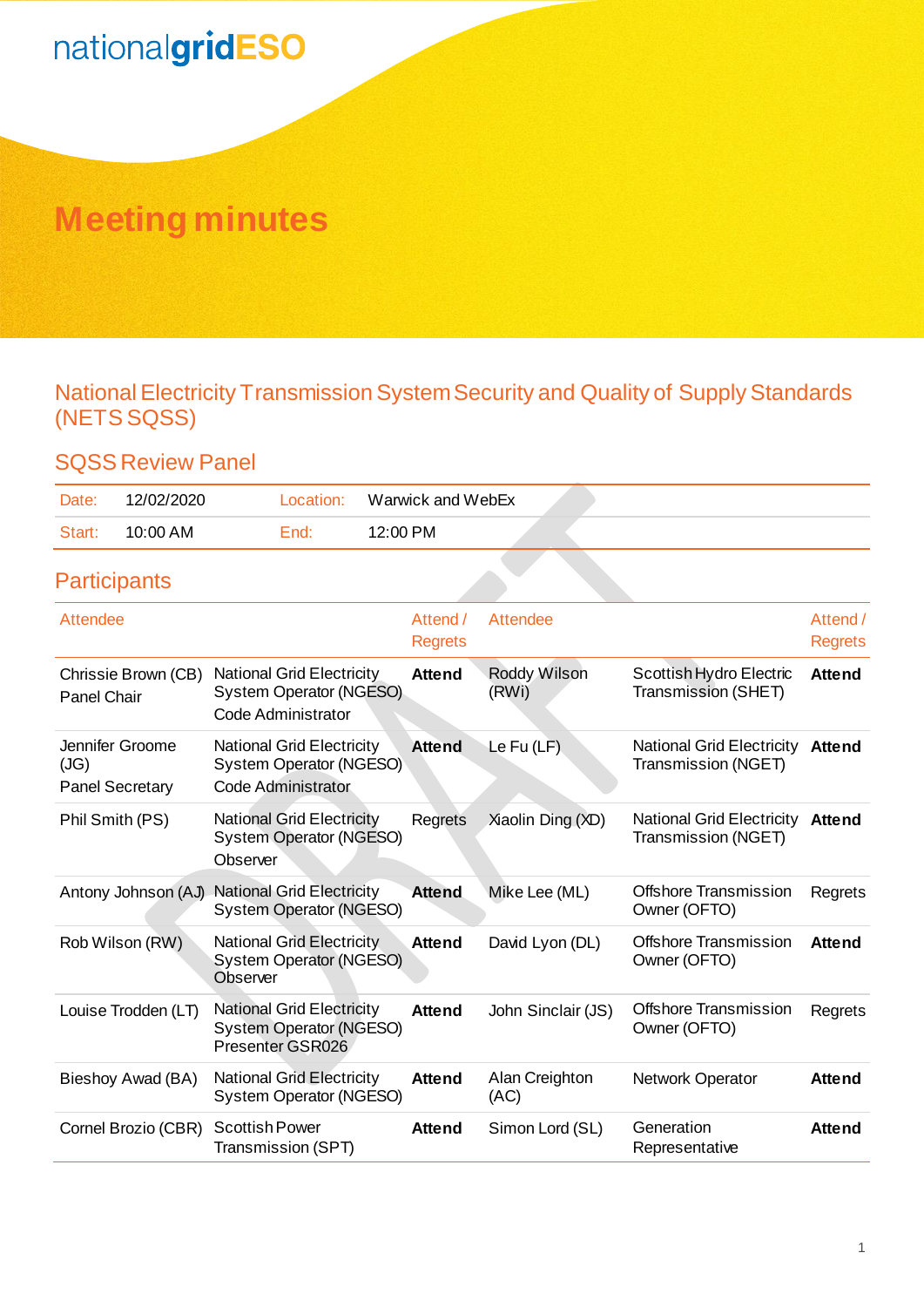| Diyar Kadar (DK) | Scottish Power<br>Transmission (SPT)           | <b>Attend</b> | Bill Reed (BR) | Generation<br>Representative | Regrets |
|------------------|------------------------------------------------|---------------|----------------|------------------------------|---------|
| Bless Kuri (BK)  | Scottish Hydro Electric<br>Transmission (SHET) | Rearets       |                |                              |         |

### Discussion and details

#### **1. Introductions and apologies**

The Chair opened the Panel meeting by making introductions and noted the apologies received.

GS (Gurpal Singh) has taken over from SS (Shilen Shah) as the Authority representative.

#### **2. Approval of Panel Minutes from September 2019**

The minutes from the SQSS Panel meeting held on **13 November 2019** were approved. The minutes have been updated and are now available on SQSS website.

#### **3. Review of Actions Log**

Actions 30.0, 29.9, 30.1 and 30.2 were updated. Actions 30.4, 30.5, 30.6 and 30.7 were added.

#### **4. NEW modifications – Draft:** GSR026: Adding 220kV Equipment to the Codes

LT from National Grid ESO presented [slides](https://www.nationalgrideso.com/codes/security-and-quality-supply-standards/meetings/sqss-panel-meeting) which explained the reasons for the modification. The Proposer confirmed that the proposed change does not intend to change anything for existing equipment connected to the transmission network, only to increase flexibility for equipment with other voltages. Some Panel members raised some questions regarding whether cables can be operable within the proposed limits, the Proposer took an action to look into this ahead of the modification being formally raised at the April Panel meeting.

The modification will be discussed at the next Grid Code Development Forum (GCDF) on 4 March 2020. The discussion will cover the changes required to the Grid Code and SQSS. The Code Administrator will send out all the proposed legal text changes before the GCDF and this will be shared with SQSS Panel members.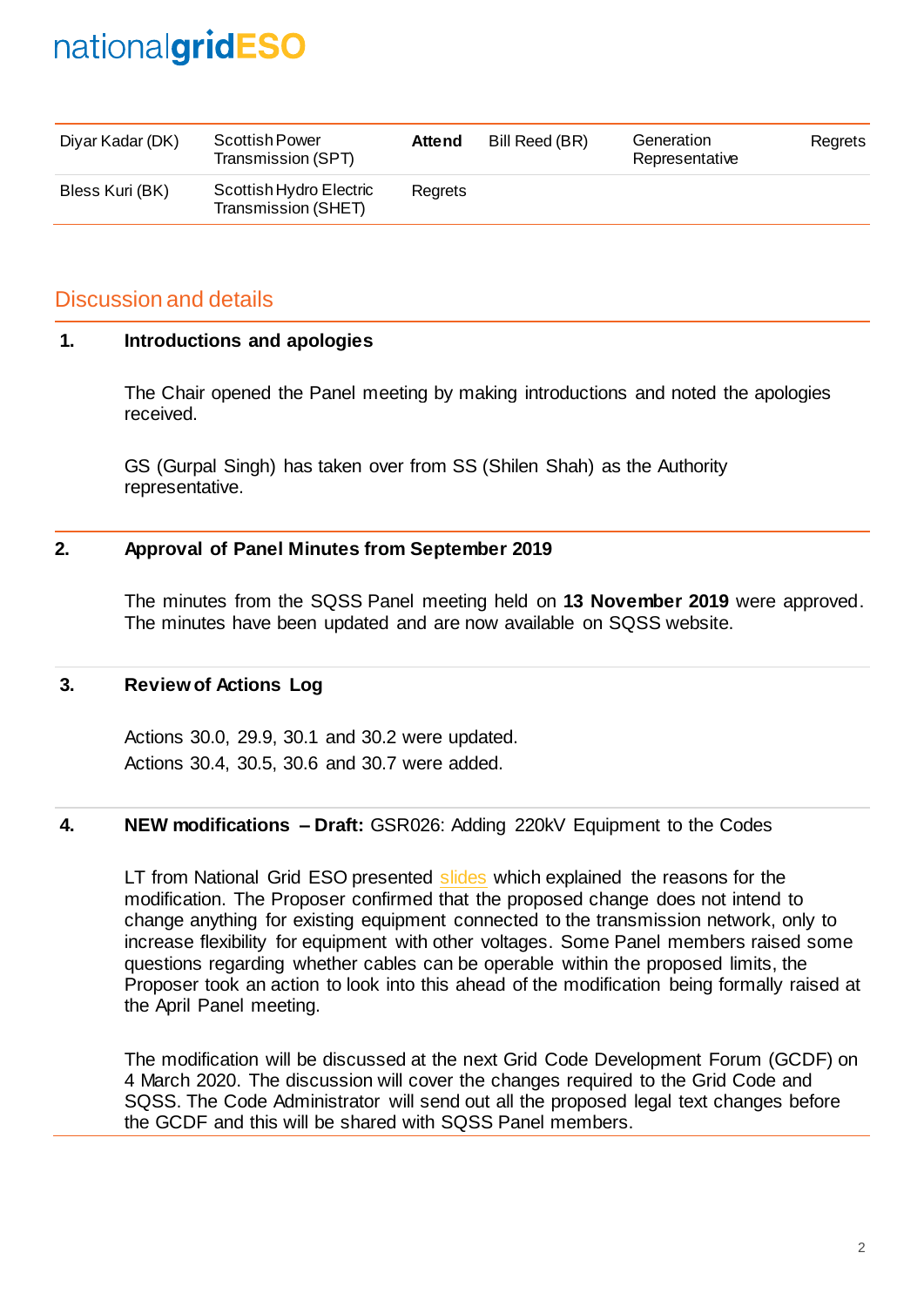The Proposer recommended that the modifications (both SQSS and Grid Code) should go straight to code administrator consultation and will submit this modification formally to the April Panel meeting.

**ACTION**

#### **5. Workgroup updates**

GSR022 is on hold until March 2020. BA will provide an update on the position of this in at the next Panel meeting.

#### **6. Standing items/impacts from other work**

#### **a. Chapter 7 Guidance**

Following comments being provided by Panel members, BA will circulate the guidance to the Panel in advance of the next meeting ahead of publication

#### **ACTION 30.1**

#### **b. BEIS Engineering Standard Workshop – SQSS impacts and other discussions**

RW shared that he will be attending a workshop on 14 February and will feed back what was discussed at the next Panel meeting. CBR raised that the Panel would like to be kept informed of work going on in this area, particularly if any areas of the SQSS have been identified as requiring change.

CBR noted the current drafting in the RIIO 2 proposals and questioned what the current thinking is regarding an SQSS review as outlined in the document. He asked what areas were currently being considered as part of this. RW agreed that early sight of this would be beneficial and took an action to confirm what can be shared in terms of current thinking.

#### **ACTION**

#### **c. Review of Modification register**

The Panel noted that there had not been any movement on the modifications noted on the modification register. CB noted that the Panel are awaiting a decision on [GSR025.](https://www.nationalgrideso.com/codes/security-and-quality-supply-standards/modifications/gsr025-updating-sqss-reflect-recent)

#### **7. E3C/Ofgem report and next steps**

E3C specifies that ESO must raise a proposal at the April SQSS Panel meeting. RW updated that they are looking at a range of options and that they would prefer to develop a more informed solution before raising the modification in April.

The Panel expressed that pre-engagement on the proposal should happen before April. It was suggested that a meeting should to be set up so industry members can challenge the initial thinking of the ESO and help to develop the solution before the modification is